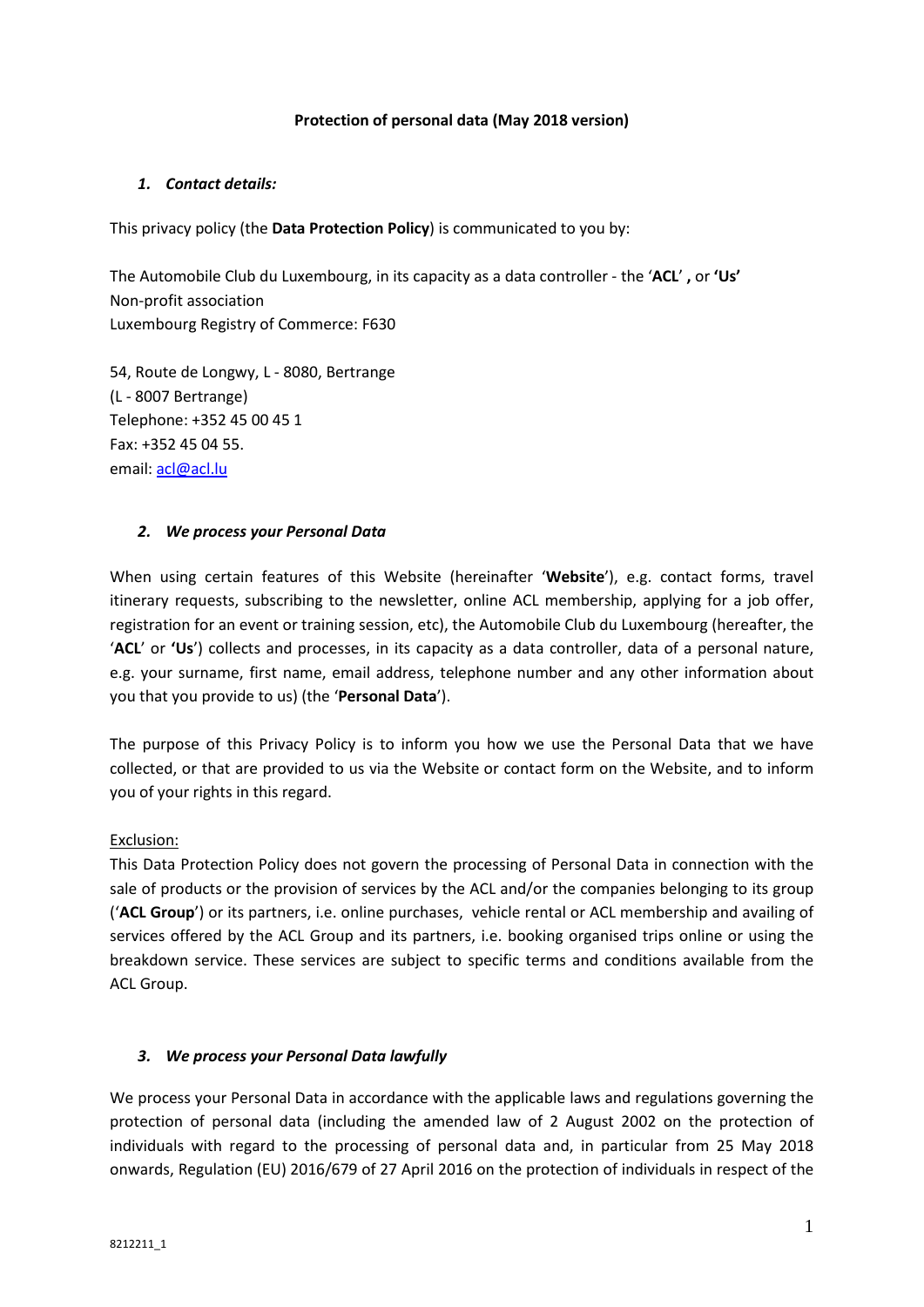processing of personal data and the free movement of such data - hereinafter the '**Data Protection Act**').

We will process your Personal Data when necessary:

**(i)** for the performance of a contract to which you are a party to or pre-contractual measures taken upon your request, i.e. when you apply to become a member of the ACL or are already a member of the ACL and wish to avail of services offered by the ACL and/or its group of companies ('**ACL Group**') in respect of which you must enter your membership number in the forms on our Website with these benefits being subject to specific conditions of service available from the ACL Group;

**(ii)** to safeguard **our legitimate interests**, which mainly consist of performing or facilitating a variety of motoring-related initiatives relating to road traffic, mobility, road safety, tourism, presenting the services of the ACL Group, event invitations and marketing initiatives both among ACL members and non-members in connection with the promotion of motor sport, our various tourism offers and any activity directly or indirectly related to motoring, mobility and tourism;

- **(iii)** to comply with all legal and regulatory obligations in respect of which we are liable.
- **(iv)** on the basis of your consent, as described below:

When you provide us with your Personal Data via the forms provided for this purpose on the Website, e.g. subscribing to the newsletter, getting in touch with us via the contact form, applying for a job offer, requesting an itinerary, becoming a member, registering for an event or training course, registering for a trip, etc, we regard you as having consented to the processing of Personal Data that you submitted to us via these forms or by other means of communication following your use of these forms, e.g. when you communicate with us by email via the contact form our Website.

# *4. What kind of Personal Data do we process?*

The Personal Data we collect and process includes - depending on your request - your name, first name, address, email address, telephone number, date and place of birth, nationality, social security number or national identification number. In the case of a request for an itinerary, it includes your place of departure and destination. In the event of a contact request, it includes your various questions and requests. In the case of a job applications, it comprises your CV and cover letter as well as all the information contained in these documents, i.e. academic background and training, previous employers, professional qualifications and skills, interests, etc, and any other information you may have provided us with. When the forms provided on the Website contain mandatory fields in which you must provide your details, we process this Personal Data to the extent necessary to respond to your requests and for the purposes of our legitimate interests which consist of identifying the persons who contact us and, in this way, ensuring that their various requests are adressed and followed-up.

When you provide us with your Personal Data, you agree to provide us with accurate, complete and up-to-date information.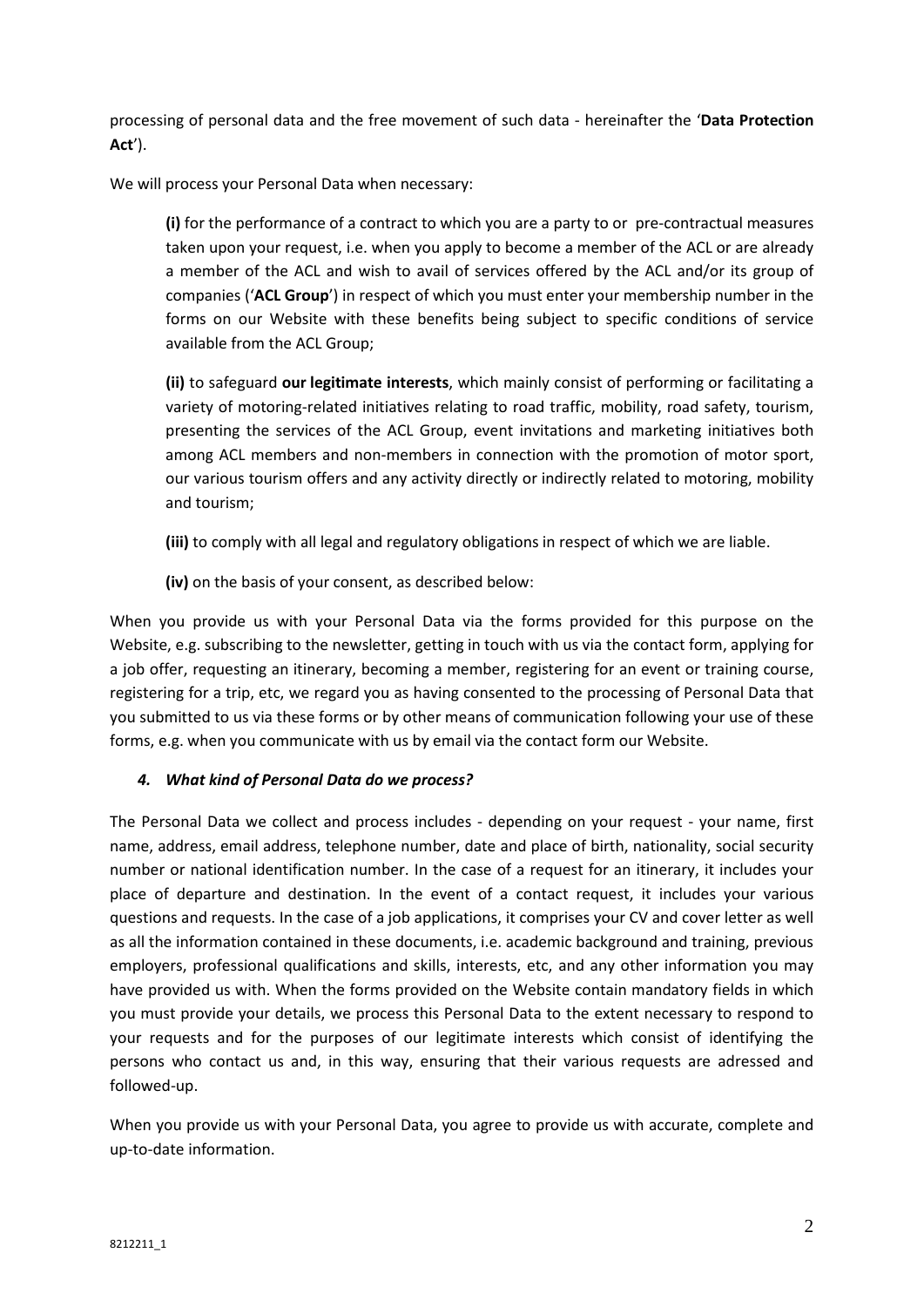We will not ask you for specific categories of personal data about you (the '**Sensitive Data**'). Sensitive Data concerns your racial or ethnic origin, political opinions, religious or philosophical beliefs or trade union membership, health, sexuality or sexual orientation. Therefore, if such data is included in documents and/or information that you provide to us on your own initiative, we will consider that you expressly consent to such Sensitive Data being stored on our servers if we do not have effective tools or measures to delete them.

# *5. Why we process your Personal Data?*

We process your Personal Data only to the extent that it is necessary to the purposes for which we collect them. These purposes may vary according to the reasons in respect of which you communicate your Personal Data to Us. We may therefore process your Personal Data in order to:

**(i)** answer all your requests for information or any other questions on your part, handle any complaints or claims you may have as well as, if applicable, to provide you with the services you have requested;

**(ii)** manage your application and recruitment when you apply for a job offer; and

**(Iii)** safeguard our legitimate interests as described above (see **point 3 (ii)**) and in particular to present you with our various service offers and invite you to social events which match your interests.

In the context of the sale of products and/or services of the ACL Group, your Personal Data collected on this occasion will be processed for other purposes specific to the sale of these products and/or services, which are subject to specific general conditions available from the ACL Group.

# *6. You may withdraw your consent to the processing of your Personal Data*

In cases where your Personal Data will be collected on the basis of your consent, e.g. when you voluntarily submit your Personal Data via a Website form that is not a required field, you have the right to withdraw your consent for this data to be processed at any time in accordance with the Data Protection Act. If you withdraw your consent for your Personal Data to be processed, we will stop processing your Personal Data from the date of withdrawal. Consequently, we may no longer be able to answer your requests for information in relation to which we are obliged to process your Personal Data. To withdraw your consent, you may use the contact form provided on the Website or the means of communication referred to at the beginning of this Data Protection Policy.

# *7. How and where is your Personal Data stored?*

The Personal Data we collect through our Website will be stored on servers located in a data centre in Europe, operated by our IT service provider, Computerland SLM S.A. Rue de Sanem 47A L-4485 Soleuvre (www.computerland.lu). Your Personal Data will be kept for as long as necessary to process and follow up various requests, including your requests for information and advice, your subscription to the newsletter and the communication of information related to the interests you have selected, and the management of any job applications you submitted via our Website. The storage of data is limited to the strict minimum necessary based on the purpose.

# *8. Where your Personal Data is transferred*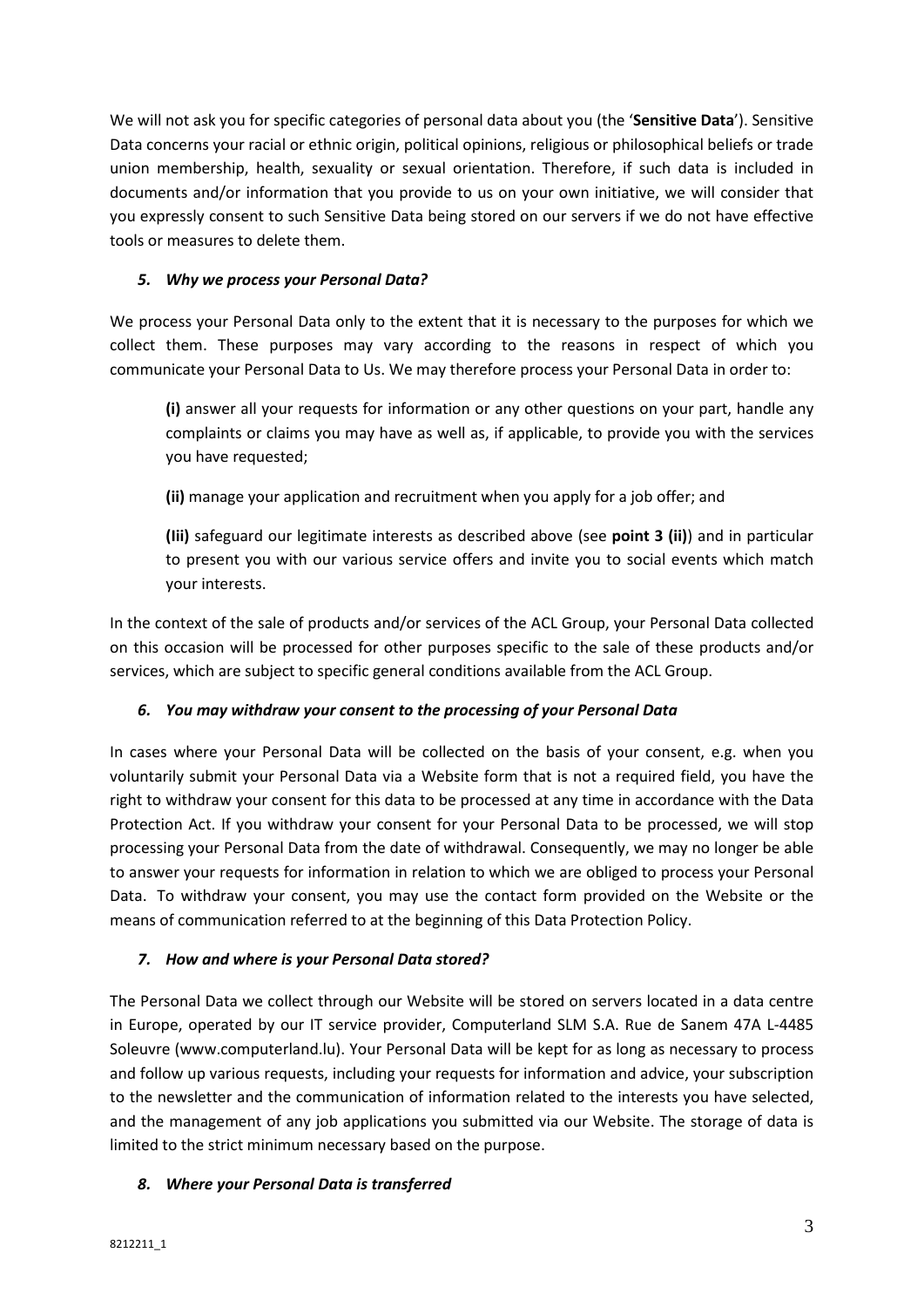When you subscribe to our newsletter, we integrate your Personal Data into a software tool hosted in Germany which is made available to us by our external service provider: SC-Networks Enzianstrasse 2 D-82319 Starnberg (www.sc-networks.com). We use this software tool to generate and send you electronic communications (email) related to the interests you selected when you registered for our newsletter.

### *9. What are your rights regarding the processing of your Personal Data?*

In accordance with the provisions and limitations of the Data Protection Act, you have the right to ask us:

**(i)** access the Personal Data we process about you, i.e. to obtain confirmation from us as to whether or not we have processed Personal Data about you and, if so, access to your Personal Data and receive copies of the Personal Data we process, as well as any other relevant information regarding the collection, use, storage and sharing of your Personal Data;

**(ii)** rectify your Personal Data as soon as possible when they are inaccurate or, taking into account the purposes for which we process them, complete them when they are incomplete, including by making subsequent requests for information;

**(iii)** delete your Personal Data as soon as possible. You may request the deletion of your Personal Data when we no longer need it or, when you wish to withdraw your consent or object to their use or, when we have unlawfully collected and/or processed them or, when they must be deleted to comply with a legal obligation;

**(iv)** limit the processing of your Personal Data, i.e. the tagging of some of your Personal Data that we store, in order to limit the cases in which we can use them afterwards. When you dispute the accuracy of your Personal Data, or when they are processed unlawfully but you do not wish to delete them or, when we no longer need such Personal Data, but they are necessary for you to establish, the exercise or defence of legal rights or, in the event that you have objected to them being processing, you may request that the processing of your Personal Data be limited for the time necessary for us to verify whether your objection prevails over our legitimate interests in processing such Personal Data;

**(v)** to enable you to object at any time to our use of your Personal Data, for reasons relating to your particular circumstances. You can object to the processing of your Personal Data only when this Personal Data is used for our legitimate interests or for prospecting purposes. You may not therefore object to the processing of your Personal Data when you have given us your consent to such use or when they are required by us for the performance of a contract. When you object to the use of your Personal Data, we may no longer use them, unless we can demonstrate that there are legitimate and compelling reasons for processing your Personal Data that prevail over your interests and your rights and freedoms, or for establishing, exercising or defending legal rights;

**(vi)** the portability of your Personal Data. The right to portability allows you to receive the Personal Data that you yourself have provided to us, in a structured, commonly used and machine-readable format, and to transmit your Personal Data or, if technically possible, have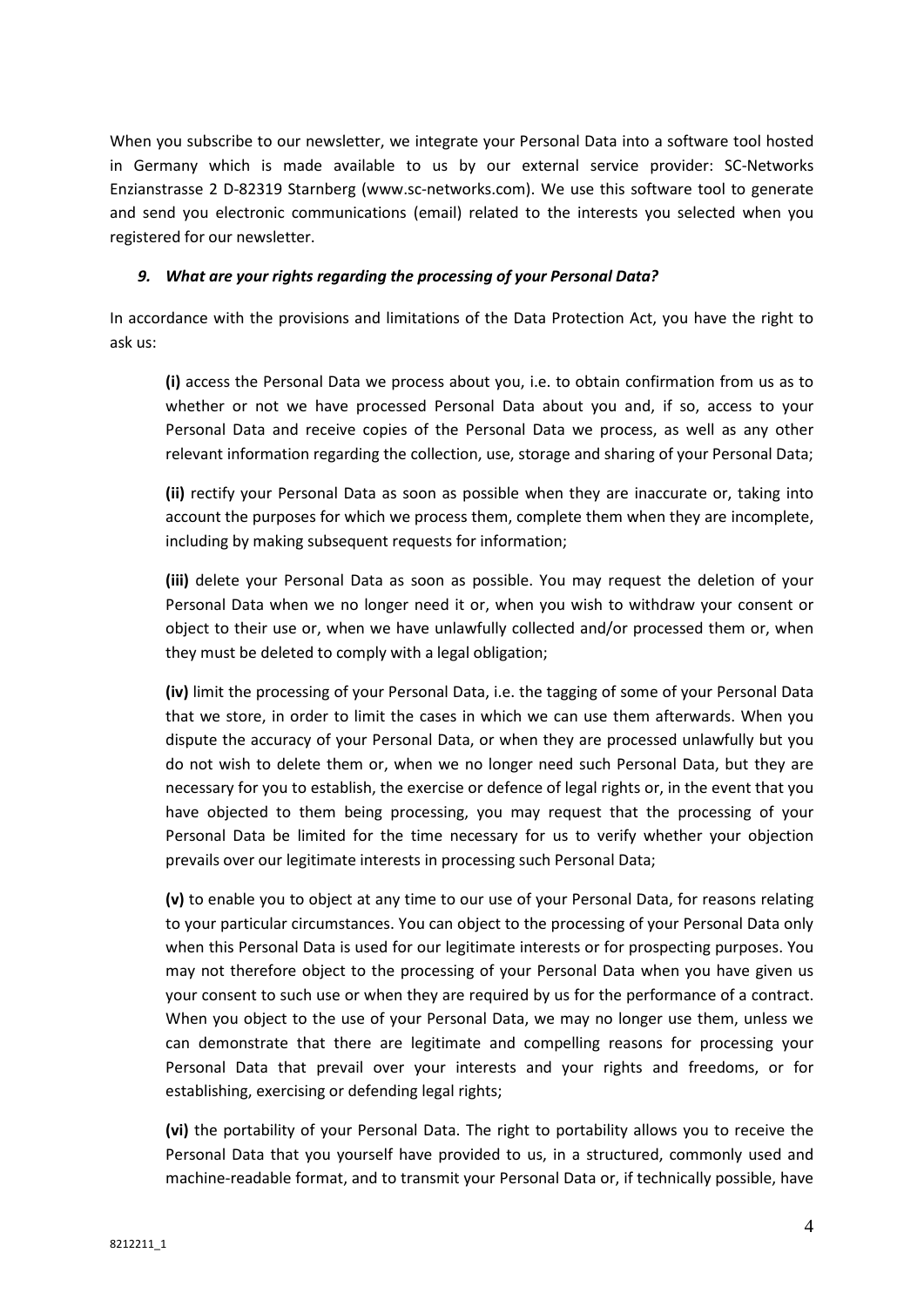us transmit the Personal Data to another data controller. You may exercise your right to the portability of your Personal Data only when we use this Personal Data on the basis of your consent, or to perform a contract, and this Personal Data is processed using automated methods.

You may exercise your rights as listed above by contacting us directly via the contact form provided on the Website (https://www.acl.lu/Contacts/Contact) or by using the means of communication referred to at the beginning of this Data Protection Policy or by following the instructions you receive in the various communications we send you. You can also exercise your rights or send us all your questions concerning the processing of your Personal Data by contacting us by post at Automobile Club du Luxembourg, RGDP Manager, 54 Route de Longwy L-8007 Bertrange or by email at the address dpo@acl.lu.

We may also process login information about your visit in order to perform analysis and generate statistics regarding our Website traffic.

### *10. Cookies*

A cookie is a small text file placed on your internet browser (Safari, Firefox, Google Chrome, Internet Explorer, etc) when you access our Website. First of all, cookies make it possible to transmit information between our Website and your computer/smartphone/other electronic device so that you can access and browse this Website via the world wide web. Cookies also allow us to recognise your language preferences set during a previous visit and to compile anonymous statistics about visits to our Website. A cookie itself does not contain or collect information. However, when 'read' by our server in conjunction with your browser, it can provide us with information that help us provide a more user-friendly service, e.g. by storing details of your user account, such as your preferred language or your most recent searches.

Cookies are stored in your browser memory and usually contain:

- the name of the server from which the cookie was sent;
- the lifetime of the cookie;
- a value (usually a unique number chosen at random).

Our server uses the random number contained in a cookie to recognise you when you return to our Website.

#### **Your acceptance of cookies**

When you access the Website, a notice banner informs you that this Website stores and uses cookies on your browser. Cookies will be placed on your web browser based on your browser's cookie settings. If you continue to browse our Website without having configured your browser's cookie settings to reject cookies, we will assume that you have consented to the storage and use of cookies on your browser. Once cookies have been placed on your web browser, you will no longer see this notice banner if you access our Website again using the same web browser, unless these cookies have been expired or deleted from your web browser.

#### **Rejecting cookies**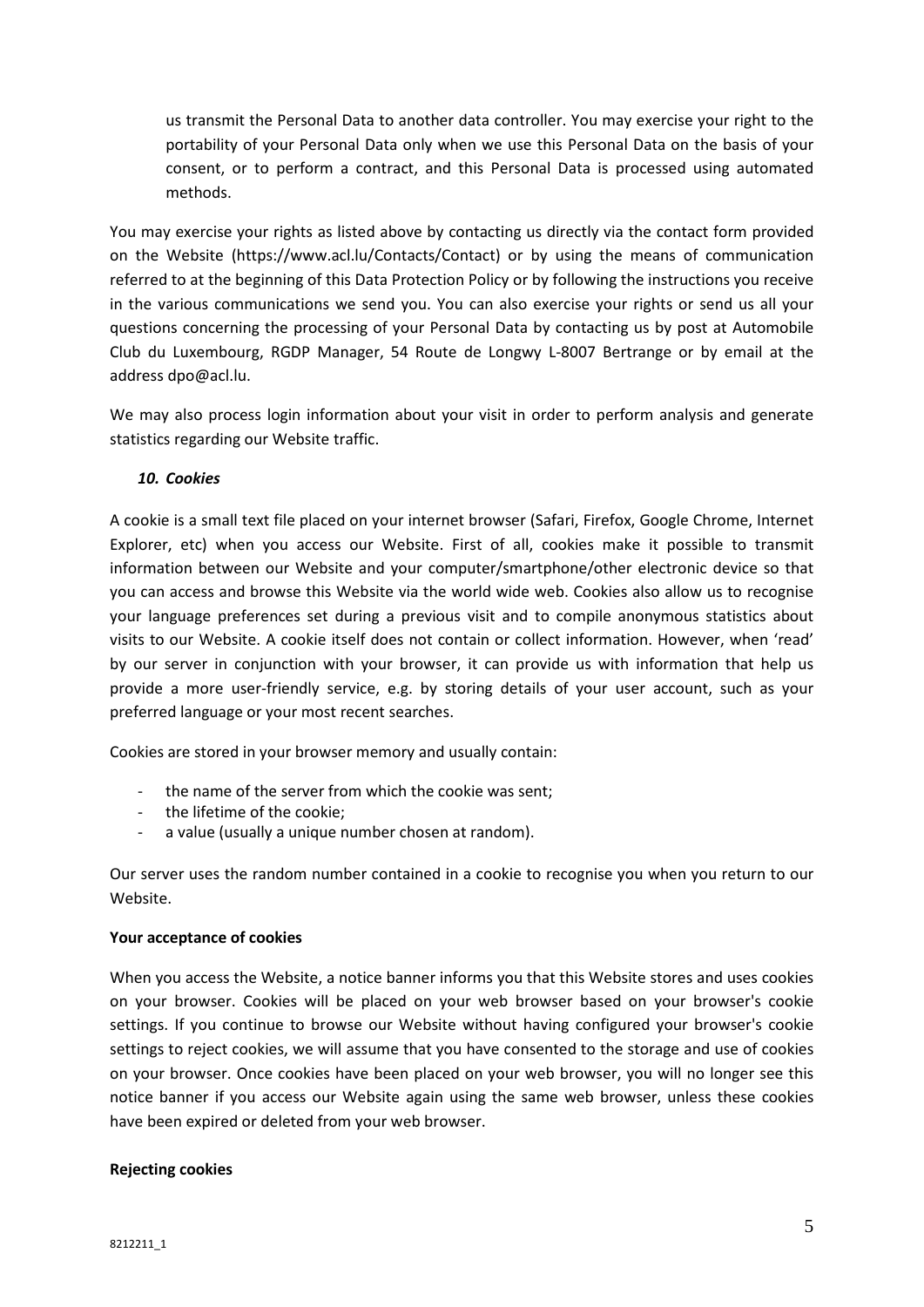If you do not want cookies or certain types of cookies to be placed on your browser by our Website, you must adjust your browser settings according to your preferences. The settings of most web browsers allow you to accept, reject and delete cookies or certain types of cookies or cookies from certain domains as well as to verify cookie information placed on your web browser such as their origin, lifetime and content.

Blocking or deleting certain cookies from your browser may affect the proper functioning of our Website or prevent you from taking advantage of all the features provided to enhance your browsing experience. We waive any liability in the event of disruption or disturbance to, or the malfunctioning of our Website caused by your browser being configured to reject cookies or if you deleted cookies that are necessary for the optimal functioning of the Website.

### **Types of cookies we use**

### *Language preference*

We use a cookie that allows our Website to remember your language preference when you return to our Website after selecting your preferred language.

### *Session cookie*

A session cookie is used to store and retrieve data regarding your visit. The information stored on our server is retained and only the unique username stored in the cookie will be communicated between your internet browser and our server.

# **Third-party cookies**

#### *Google Analytics*

We use Google Analytics to analyse traffic on our Website. Google Analytics places cookies on your web browser and collects information from these cookies to generate and provide us with statistical information, reports and other information regarding visitors' interactions with our Website. Google Analytics also stores and processes this information. For more information about the data processing performed by Google Analytics, please visit:

# <https://support.google.com/analytics/answer/6004245?hl=fr>

#### *AddThis*

We also use AddThis, a tool made available by Oracle to allow you to share, track, view, recommend and interact with the Website content. This tool allows social networking platforms (LinkedIn, Facebook, Twitter, YouTube) to place cookies on your Internet browser and access them when you interact with these platforms via the modules placed on our Website for this purpose. These cookies are able to identify you and match your preferences with your user account on these platforms. These cookies also allow the platforms concerned to monitor your activity on the internet for targeted advertising, analysis or market research purposes. These cookies are controlled by the